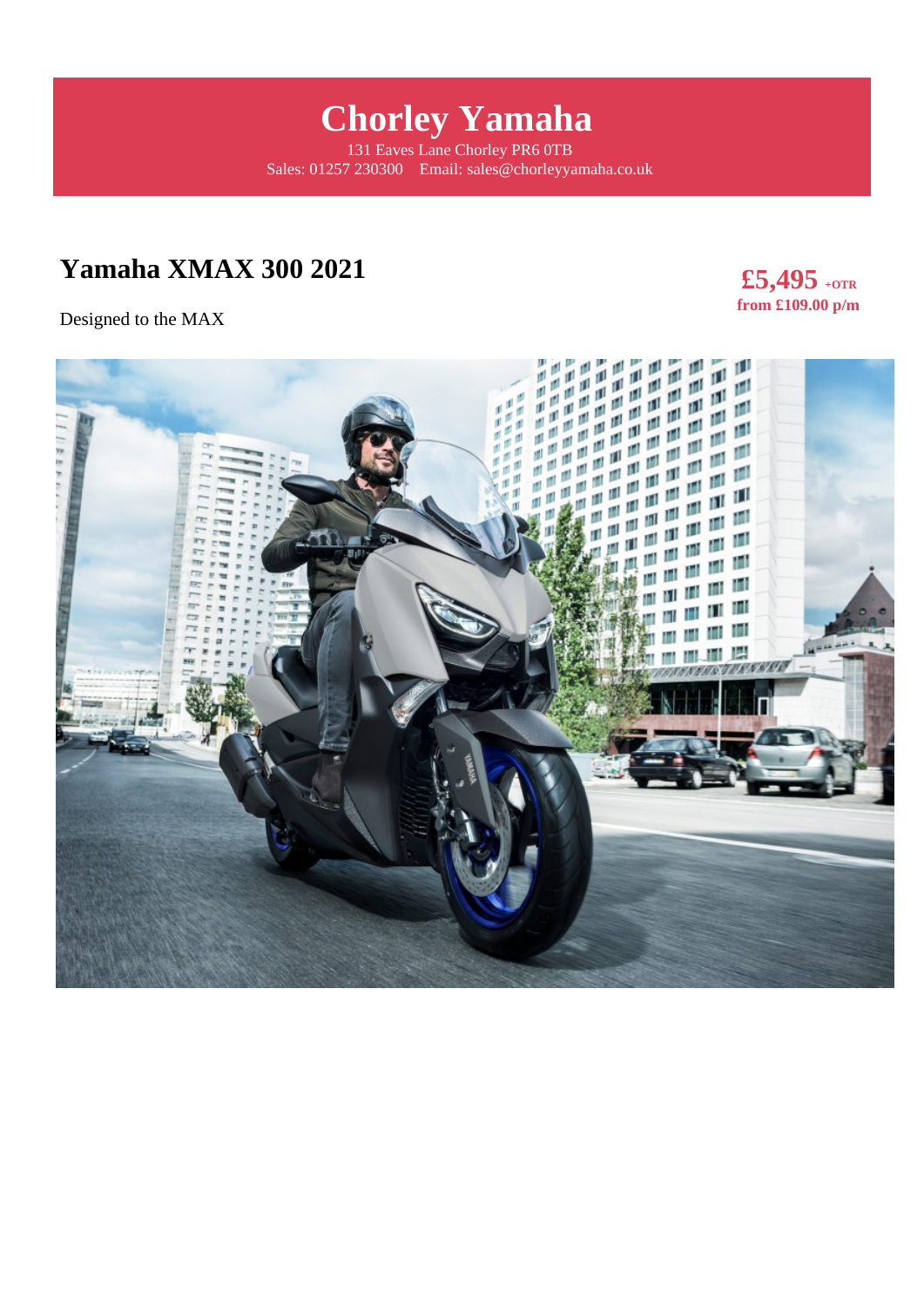Built with pure TMAX DNA, the XMAX 300 gives you the style, status and premium quality of a maxi scooter, with the convenience and affordability of a lightweight. Equipped with motorcycle style forks for increased stability, the compact chassis gives you agile sports handling with business class comfort. And its powerful and economical new Blue Core EURO5-compliant engine has all the performance you need for fast commuting or weekend escapes. With its new high quality seat and LCD instruments, dynamic bodywork, dual LED front lights and MAX family style, the high-specification Yamaha XMAX 300 sport scooter satisfies your desires and fulfils your needs. Move smart. Move fast. Move MAX. At a glance: - Powerful and economical EURO5 Blue Core engine - Dynamic MAX family design and premium finish - Motorcycle type forks for high stability - Traction Control System (TCS) for a confident ride - Convenient Smart Key keyless ignition system - Dual LED front lights, LED taillight - New luxury seat, storage for 2 full-face helmets - High quality LCD instrument panel - 12V outlet powers and charges your devices - 15 inch front wheel and 14-inch rear wheel - Disc brakes front and rear, with ABS as standard - Premium quality seating and interior

#### **Engine**

| <b>ENGINE TYPE</b>                                              | <b>RATED OUTPUT</b> | <b>CERTIFICATION</b> | <b>STARTING</b> |
|-----------------------------------------------------------------|---------------------|----------------------|-----------------|
| 4-valves, 4-stroke, Single cylinder, Liquid-cooled, EURO5, SOHC | 20.6 kW @ 7,250 rpm | Euro 5               | Electric        |
| <b>DISPLACEMENT</b>                                             | <b>MAX. TOROUE</b>  | <b>GEARBOX</b>       |                 |
| 292cc                                                           | 29.0 Nm @ 5,750 rpm | Automatic            |                 |
| <b>BORE X STROKE</b>                                            | <b>LUBRICATION</b>  | <b>FINAL DRIVE</b>   |                 |
| $70.0\times75.8$ mm                                             | Wet sump            | Belt                 |                 |
| <b>COMPRESSION RATION</b>                                       | <b>FUEL SUPPL</b>   | <b>IGNITION</b>      |                 |
| 10.9:1                                                          | Fuel Injection      | <b>TCI</b>           |                 |

#### **Chassis**

| <b>FRONT SUSPENSION</b>                     | <b>REAR SUSPENSION STROKE</b>  |
|---------------------------------------------|--------------------------------|
| Telescopic forks                            | 79 mm                          |
| <b>FRONT SUSPENSION STROKE</b>              | <b>REAR BRAKE</b>              |
| $110 \text{ mm}$                            | Hydraulic single disc, Ø245 mm |
| <b>FRONT BRAKE</b>                          | <b>FRONT TYRE</b>              |
| Hydraulic single disc, $\varnothing$ 267 mm | 120/70-15                      |

**REAR SUSPENSION** Unit Swing

**REAR TYRE** 140/70-14

#### **Dimension**

**LENGTH** 2,185 mm

**WIDTH** 775 mm

180kg **USABABLE TANK VOLUME** 13litres

**UNLADEN WEIGHT**

**HEIGHT** 1,415 mm (adjustable screen 1,465mm)

**GROUND CLEARANCE** 135 mm

**WHEELBASE** 1,540 mm

**SEAT HEIGHT** 795 mm